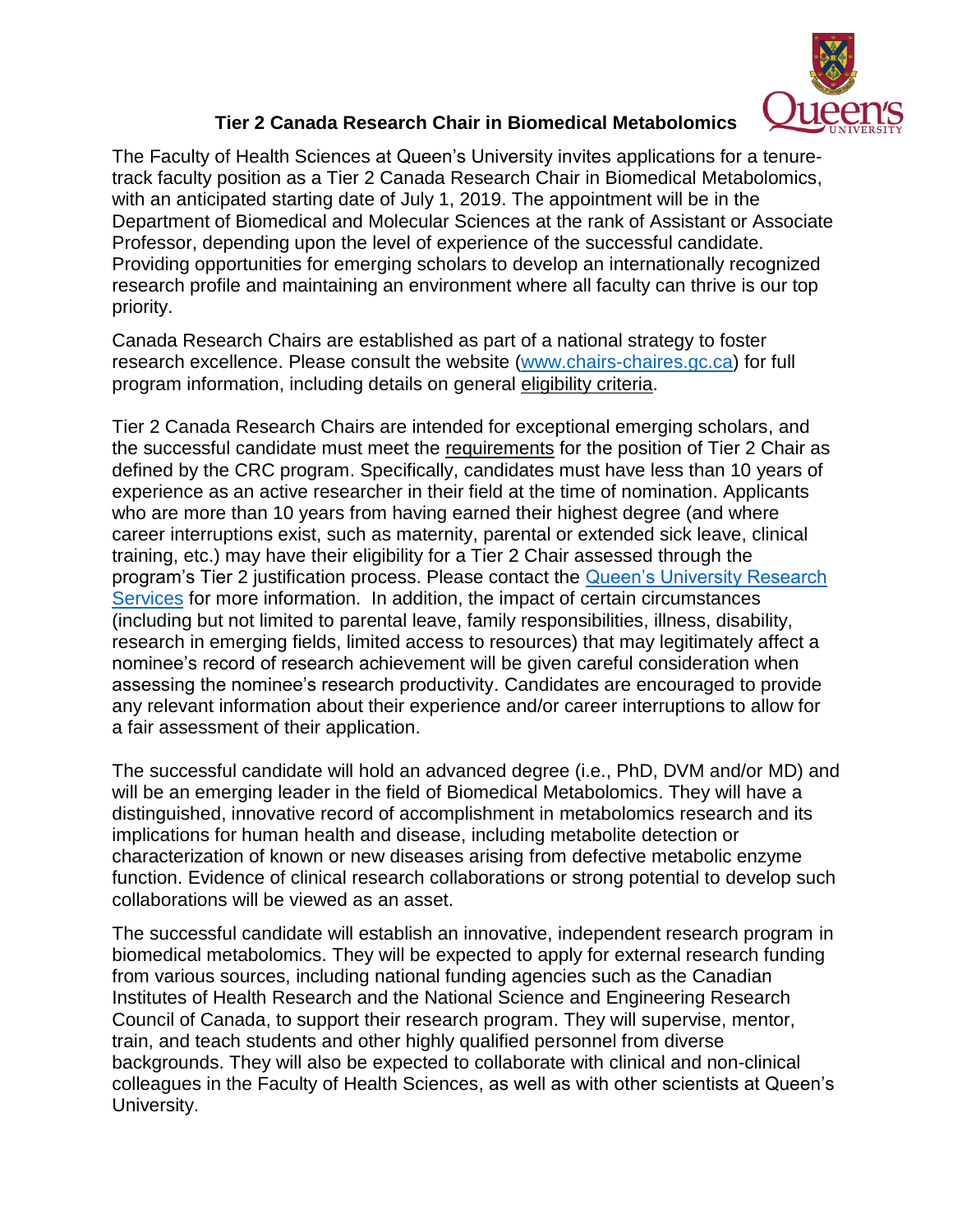With annual research funding exceeding \$207 million, Queen's ranks as one of Canada's premier research-intensive universities. It is host to numerous translational research centres and research groups that coalesce scientists with common research interests that will complement the successful applicant. These include the Cardiac, Circulatory and Respiratory Research Group and Queen's Cardiopulmonary Unit (QCPU); the Queen's Cancer Research Institute (QCRI); Gastrointestinal Disease Research Unit (GIDRU); the Human Mobility Research Centre (HMRC); and the W.J. Henderson Centre for Patient-Oriented Research within the Kingston Health Sciences Centre. These transdisciplinary groups and units also maintain extensive regional, national and global research collaborations.

The research community at Queen's is committed to and recognizes that building a culture of diversity and inclusiveness is a socially responsible approach with benefits that reach beyond Queen's University. At Queen's, we recognize that diversity advances research for the greater good by valuing alternate perspectives, thereby unlocking creative potential and stimulating novel collaborations.

To that end, Queen's values its responsibility to promote equity in the employment of women, racialized/visible minorities, Indigenous/Aboriginal peoples, and persons with disabilities; Queen's is an advocate for equity within the Canada Research Chairs Program.

Queen's commits to evaluating representation of the Four Designated Groups listed above within its Canada Research Chair Program and commits further to striving proactively to meet and to maintain its equity targets.

Queen's University has an employment equity program that meets the goals of the Canada Research Chairs program and the requirements of our collective agreement with the Faculty Association. Until such time as we have met our equity targets [\(http://queensu.ca/vpr/prizes-awards-chairs/canada-research-chairs-program-crcp\)](http://queensu.ca/vpr/prizes-awards-chairs/canada-research-chairs-program-crcp), preference will be given to members of the Four Designated Groups under the Canada Research Chairs program: women, Indigenous/Aboriginal peoples, persons with disabilities and racialized persons/visible minorities. All applicants will be invited to selfidentify once they have applied; those who wish to be considered under our employment equity provisions are required to self-identify. Self-identification information will be held in confidence by the Equity Office and one member of the selection committee. All qualified candidates are encouraged to apply; however, in accordance with Canadian Immigration requirements, Canadian citizens and Permanent Residents of Canada will be given priority.

To comply with Federal laws, the University is obliged to gather statistical information about how many applicants for each job vacancy are Canadian citizens / permanent residents of Canada. Applicants need not identify their country of origin or citizenship, however, all applications must include one of the following statements: "I am a Canadian citizen / permanent resident of Canada"; OR, "I am not a Canadian citizen / permanent resident of Canada". Applications that do not include this information will be deemed incomplete.